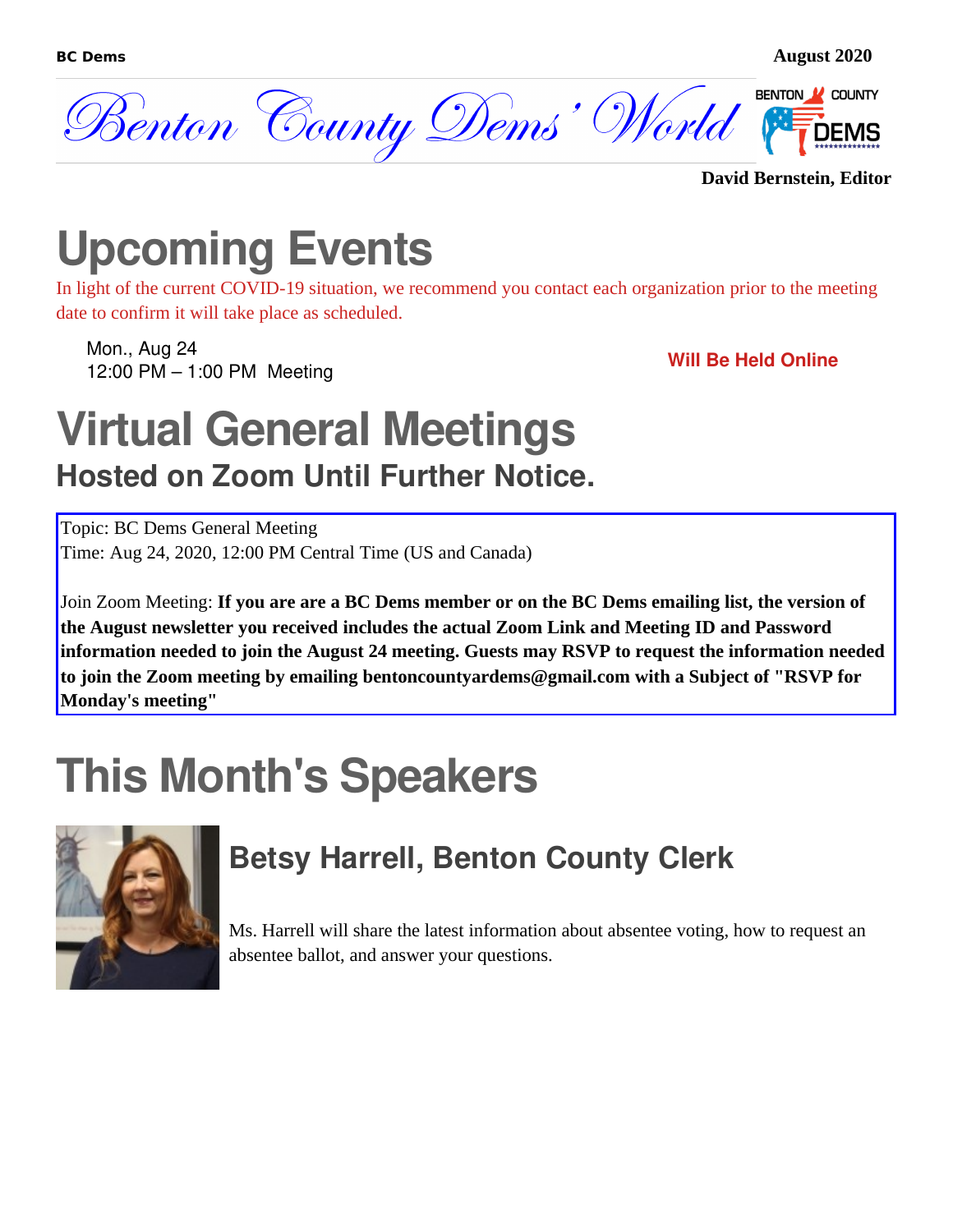#### **Michael Bennett-Spears**

is running for the State House of Representatives seat for District 87, because we need someone in the legislature who listens to and understands the stories of everyday Arkansans. Michael grew up in rural Northeastern Arkansas watching his parents work hard and struggle to make ends meet; a fair living wage is personal to him. Our community voted for wage increases, and we need a representative who will respect our vote.

Michael witnessed firsthand the struggle to access affordable healthcare: No Arkansan should have to experience this heartache because they can't afford insurance.



Michael attended a small, underfunded public school until he went to Arkansas School for Mathematics, Sciences, and the Arts: he wants to go to Little Rock to support our public schools and our teachers, so every student has the opportunities he did without leaving their home.

Michael has heard so many similar experiences from folks across the state. Arkansas is growing and we need a voice in Little Rock to fight for everyday Arkansans. Michael is ready to bring our stories to Little Rock and get to work.



#### **Jon Comstock**

Jon Comstock is running for election to the Arkansas House of Representatives to represent District 96. He is on the ballot in the general election on November 3, 2020. The Democratic primary for this office on March 3, 2020 was canceled.

Comstock was an officeholder of the Arkansas 19th Judicial Circuit West Division 3. Comstock was a Division 2 judge on the Nineteenth Circuit Court West in Arkansas. He was appointed by Governor Mike Beebe in June 2011 and his term expired on December 31, 2012.

Before becoming a judge, Comstock was an attorney in private practice for nearly twenty years, then worked as in-house counsel for Wal-Mart for almost twenty years.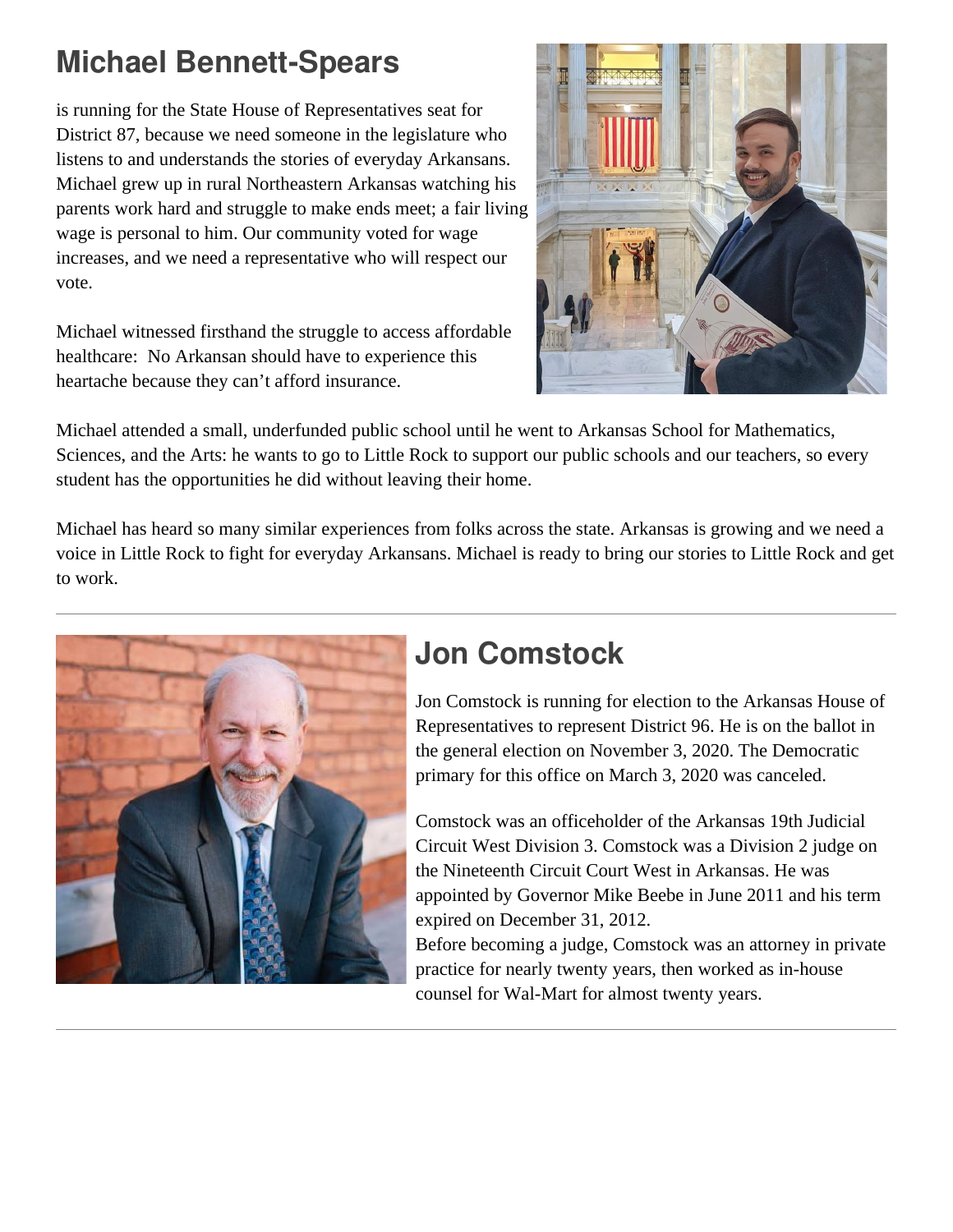#### **Now Is The Time**

We can no longer take for granted that folks will do the right thing. Let the hidden Democrats know they are not alone by putting up a yard sign.

These signs are 24" x 18", double-sided and are made to be outdoors, ready for your front lawn. They are just \$10 each. By buying one or more, you are helping our "Get Out The Vote" efforts; showing others that Democrats are here for each other; and helping raise a few dollars for your local BC Dems PAC.

There are just a few weeks left before the election. Please don't wait until it's too late



[Buy Now](https://www.bcdems.org/store/p9/Biden_Harris_Signs_(Benton%2FWashington_CO%2C_AR).html)

### **Get the latest information on COVID in Arkansas**



**[Arkansascovid.com](http://arkansascovid.com/)**

## **Do you know...**

 ...of a member who is sick or in need of our assistance, please forward requests or information to our corresponding secretary at dao.bcdems@gmail.com.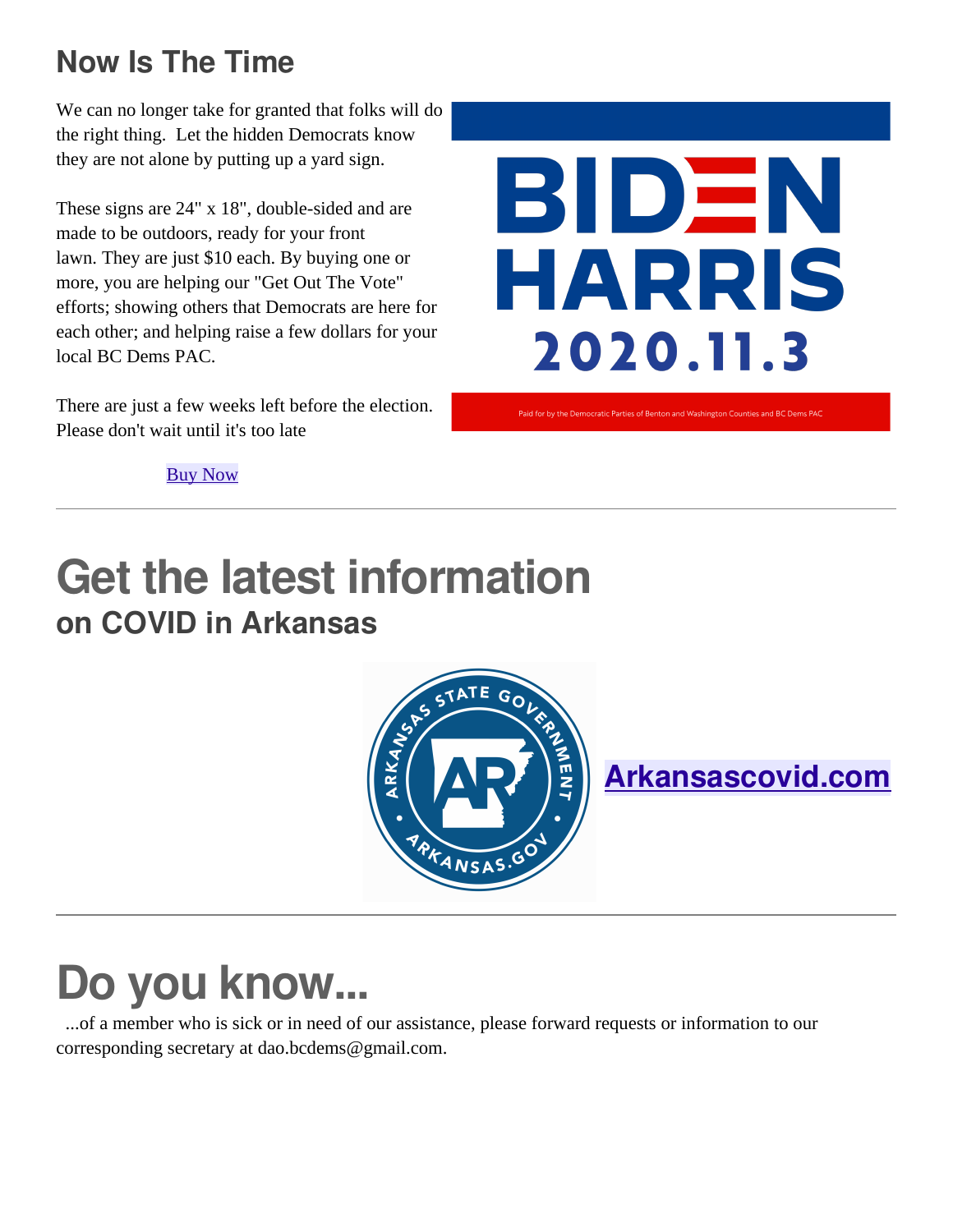### **General Meeting Minutes Benton County Dems General Meeting Minutes ZOOM Virtual Meeting, Monday, July 27, 2020**

- I. Call to order by President Julia Kilbourne Bailey at 12:00.
- II. ZOOM Manners and Etiquette
	- A. Members, except for David Bernstein and Walter Hinojosa, will be muted (to avoid dogs' barking, side conversations, and other home noises interrupting the speaker)
	- B. Send questions via the chat icon.
- III.Business
	- A. Reminder to renew memberships
	- B. BC Dems are still supporting candidates so Blue Bowl Contributions are still important—donate online at the webpage or by mail
- IV.Speakers
	- A. Walter Hinojosa introduced Ronetta Francis, Democratic candidate running for Arkansas State Senate District 1
		- 1. History
			- a. Grew up in Birmingham, AL, post-Civil Rights Movement heroes as role model
			- b. She is picking up the baton handed to her via John Lewis
			- c. Attended the University of Alabama
			- d. Has 25 years-experience as an employment attorney and senior Ethics and Compliance executive. She is CEO of Francis Dynamics Consulting Group
		- 2. Personal beliefs
			- a. Giving back to the community
			- b. Young people need to see people who look like them as role models
			- c. Having a voice means having a choice
		- 3. Key issues
			- a. Inclusiveness and anti-discrimination
			- b. Politicians should execute the will of the people
			- c. Break the status quo in District 1 in Arkansas
			- d. Health care is a right not a privilege
			- e. Children have a right to equally rigorous and quality education
			- f. Workers are entitled to a "livable wage" and safe environment
		- 4. Contrast with opponent Republican views
			- a. Francis stands for sensible gun reform; Bart Hester advocated for a tax-free gun purchase weekend.
			- b. Francis stands for allowing people their democratic voice; Bart Hester advocates increasing rules for voter registration.
			- c. On Tom Cotton's comment "Slavery was a necessary evil," Francis believes his "language minimizes and excuses how people were treated and how those effects are still present in capitalism today."
		- 5. More information at www.ronettafrancis.org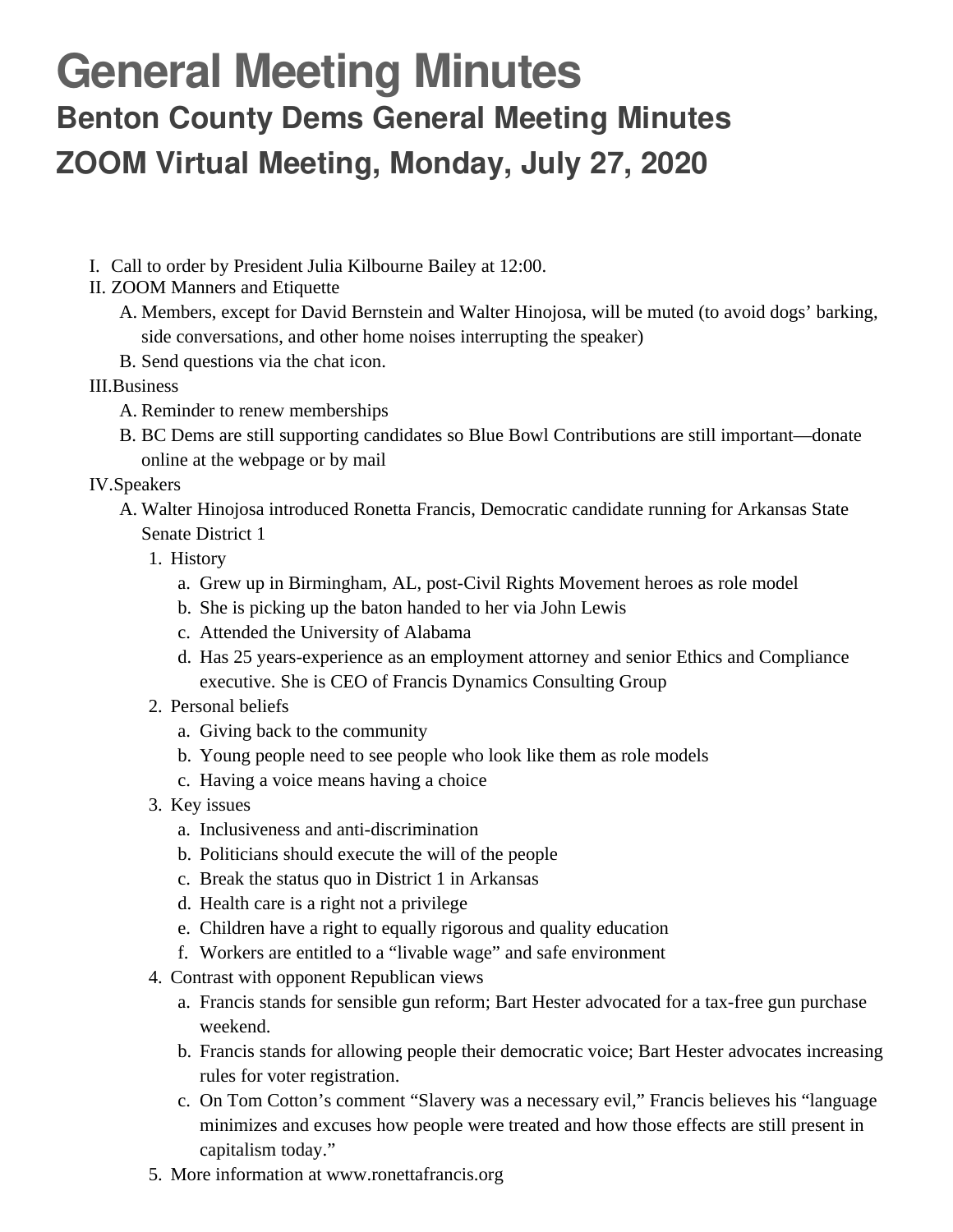- B. Walter Hinojosa introduced Kelly Krout, Democratic candidate running for Arkansas House of Representatives District 90
	- 1. History
		- a. Foster mom and social worker
	- 2. Personal beliefs
		- a. Stepped up to run because she believes voters need options on the Arkansas ballot—Democrats need to be present on the ballot
		- b. She is running against the man who beat the incumbent in the primary.
		- c. Poverty is a root cause of children needing foster homes
		- d. Value of the family
	- 3. Key issues
		- a. Politicians need to focus on helping the marginalized and vulnerable populations in their communities.
		- b. More funding for teachers for supplies
		- c. Education about reproduction
		- d. Fee reductions for people returning from incarceration
	- 4. More information at www.kellyforarkansas.com
- C. Emily Kearns, Political and Field Director for Arkansas Voters First, a nonpartisan campaign to make redistricting open transparent and fair by keeping power where it belongs—with the people
	- 1. Key issue—stop gerrymandering
	- 2. Several attempts from current government to stop this ballot initiative
		- a. First Secretary of state said there was problem with gathering process
		- b. Then issue with checking and clearing background check
		- c. Court ruled the initiative could continue and counting signature had to continue
		- d. Ballot title approval took longer than expected
	- 3. Must keep informing the public about this anti-gerrymandering ballot initiative
	- 4. Please continue contacting the Secretary of State to support this initiative
	- 5. More information at www.arkansasvotersfirst.org
- V. Announcements
	- A. Connie Hoffman
		- 1. The League of Women Voters will hold a drive through voter registration event August 21-22, 9:00-1:00 at the Hibachi Grill parking lot across from Hobby Lobby on Walnut in Rogers, Arkansas.
		- 2. If you would like to help, please contact Connie at hoffmenconnie@gmail.com all volunteer activities through the League of Women Voters is non-partisan
	- B. Check your voting status and information at www.voterview.org

VI.Meeting adjourned 1:02. PM

Respectfully submitted, Deborah Ostas